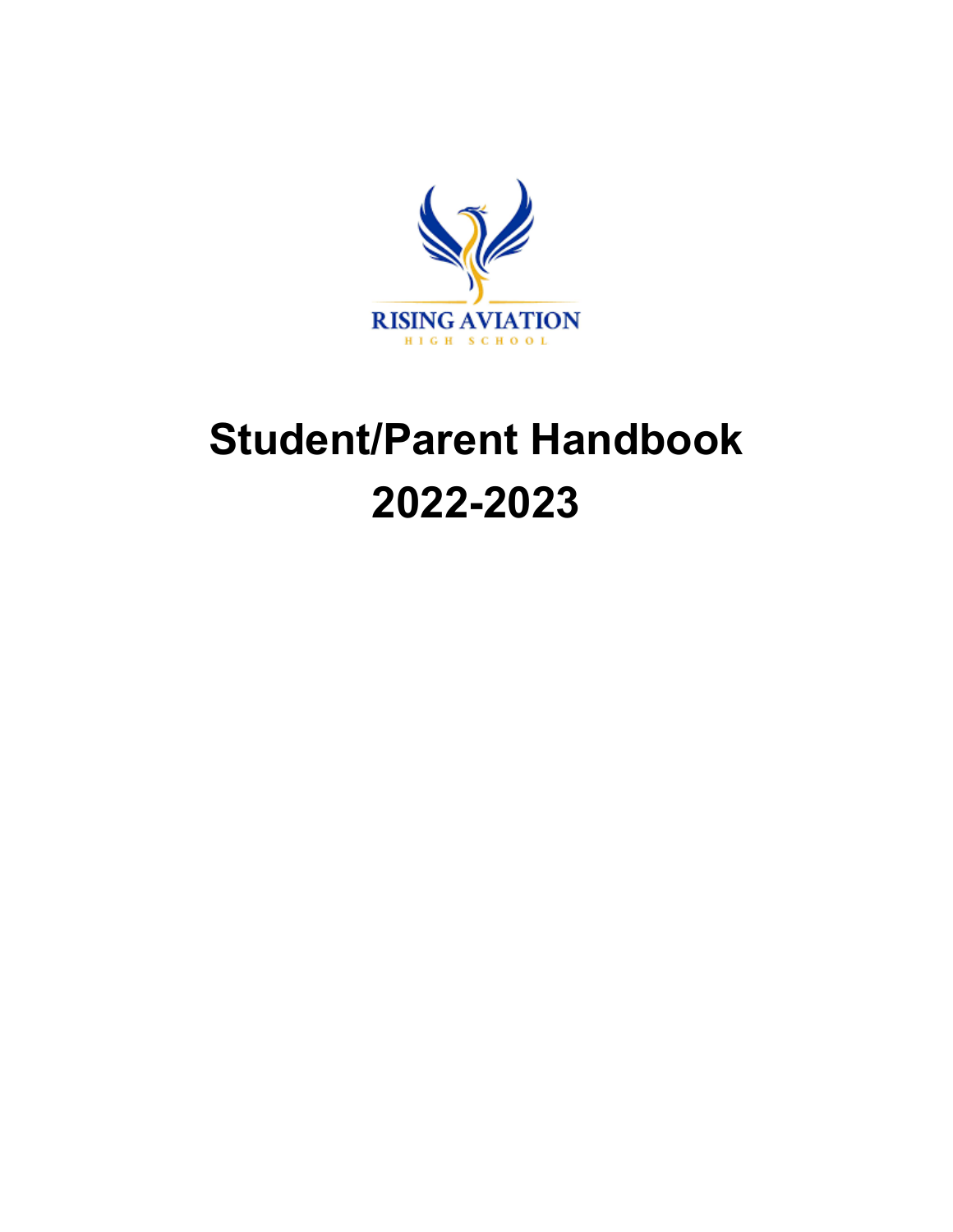# **MISSION STATEMENT**

Rising Aviation High School's **Mission** is to educate students who have career aspirations in aviation, wish to expand their aviation industry skill set, or simply want a challenging **STEAM** (Science, Technology, Engineering, Aviation, Math) educational experience that will provide a solid foundation for virtually any future academic or career pursuit. Individuals who require an accelerated educational schedule, flexibility to maintain attendance, help with credit recovery, or simply desire an immersive learning experience, will all receive a personalized educational "flight" plan that is designed for their success with a future in aviation.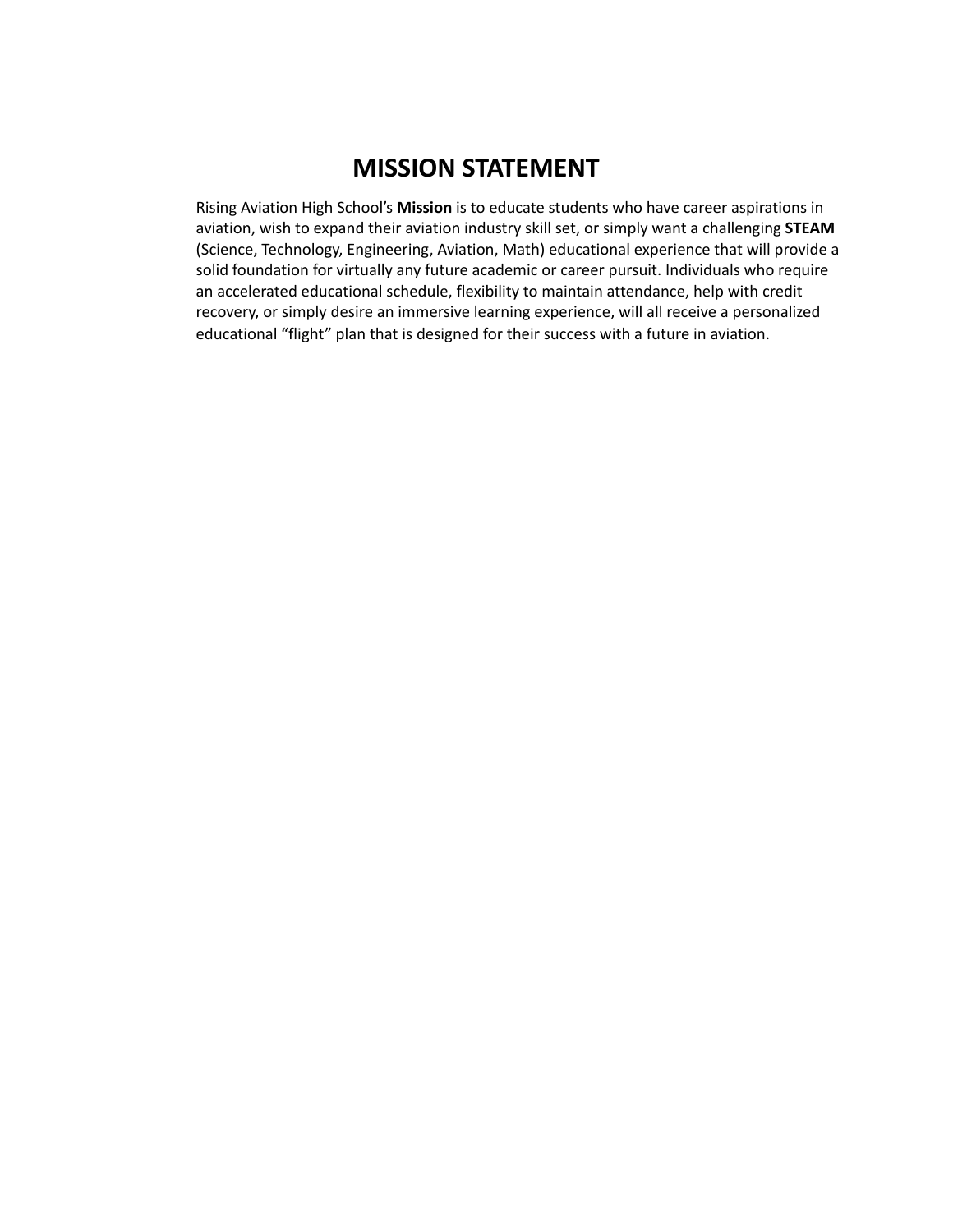# **ACADEMIC PLANNING**

#### **GUIDANCE**

The school will provide a program that focuses on what all students should know to be College and Career ready. Students will receive lessons that will help them make decisions based on these three domain areas: academic, career, and personal/social. The emphasis is on academic success for all students, so that they can achieve success in school and develop into contributing members of society.

## **EDUCATION AND CAREER ACTION PLAN (ECAP)**

#### **Education and Career Action Plan for Students in Grades 9-12**

The school will complete for every student in grades 9-12, Rising Aviation High School Education and Career Action Plan prior to graduation. The school will develop an Education and Career Action Plan in consultation with the student, the student's parent or quardian and the School Guidance Counselor or Administrator. School Guidance Counselors or Administrators shall monitor, review, and update each Education and Career Action Plan individually with the student annually.

# **GRADUATION REQUIREMENTS**

# **Rising Aviation High School Graduation Requirements Credit Requirements align to Texas** *State Minimum*

| <b>English</b>            | 4 credits  |
|---------------------------|------------|
| Math                      | 3 credits  |
| <b>Science</b>            | 3 credits  |
| <b>Social Studies</b>     | 3 credits  |
| <b>Fine Arts</b>          | 1 credit   |
| <b>Speech</b>             | 1 credit   |
| <b>Physical Education</b> | 1 credit   |
| <b>Foreign Language</b>   | 1 credit   |
| <b>Electives</b>          | 5 credits  |
| Total                     | 22 credits |

#### **Grading Scale**

| А | 90%-100% |
|---|----------|
| в | 89%-80%  |
| C | 79%=70%  |
| D | 69%-60%  |
| F | 59%-0%   |

P Pass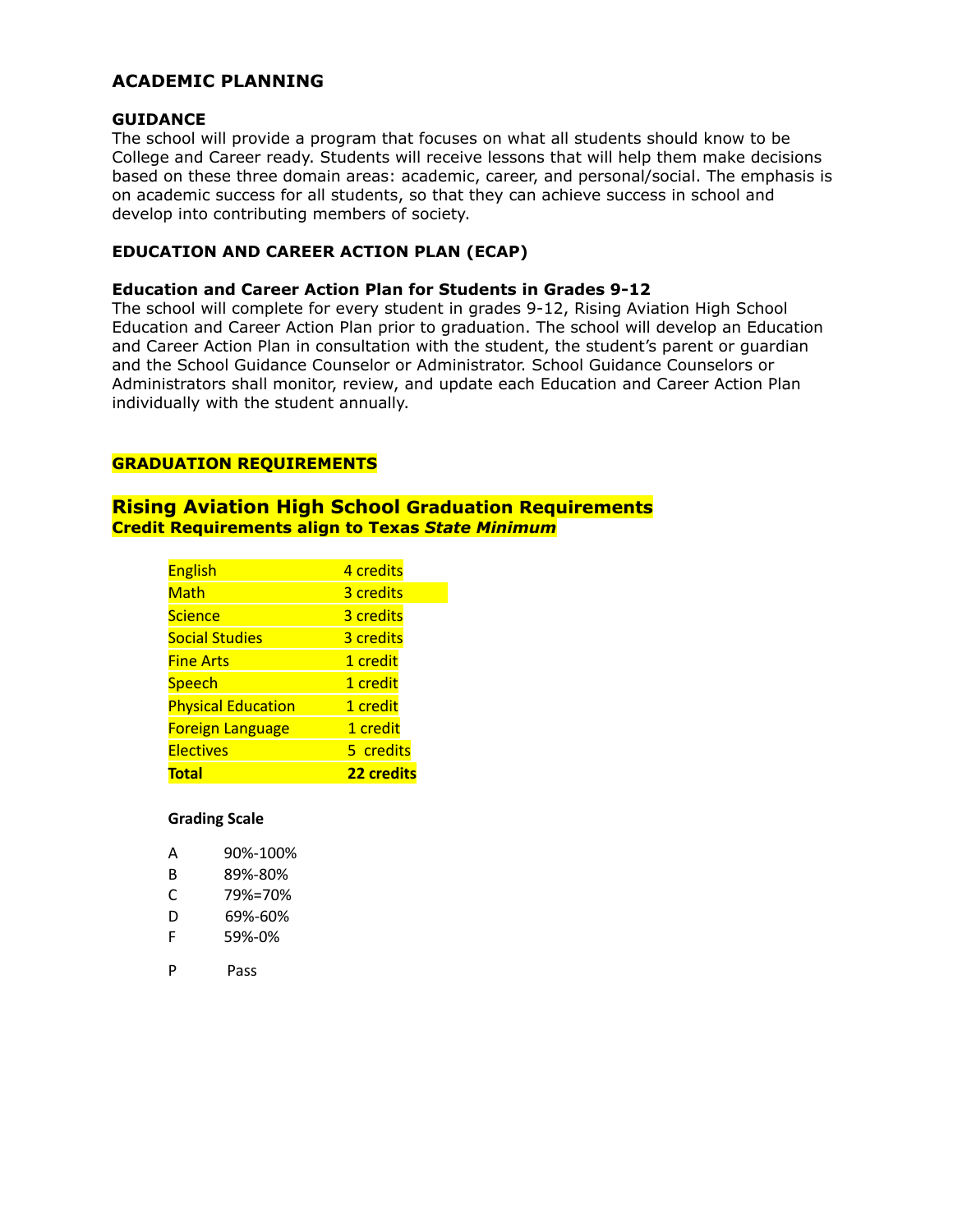# **Advisory-Mentorship**

Students will be assigned an advisor/mentor upon enrollment. The advisory will meet with the student once a week to discuss academics, attendance, and social skills.

# **ATTENDANCE POLICY**

# **NINETY PERCENT (90%) ATTENDANCE REQUIREMENT**

In order to receive credit, 90% attendance is required. Administrators are authorized to excuse additional absences for extended illness, injury, or extenuating circumstances upon satisfactory verification. In such cases, to receive credit, students are expected to make up missed work in a timely manner.

#### **VERIFIED ABSENCES**

Absences that the parents/guardians excuse by phone or note (authorized school activities are not absences) within one day of the student's return to school. Physician's documentation of illness may be required.

# **UNVERIFIED ABSENCES**

Absences not authorized by parents within 24 hours of the student's return to school OR absences that an administrator has confirmed as unauthorized OR absences that are for other than illness or family emergency. If an appeal conference is requested, student, parent, teacher, and administration shall confer to determine future action.

# **STATE TRUANCY LAW**

School attendance is not only a good habit; state law requires it. Texas Law requires students ages 6-19 to attend school each day that instruction is provided. Tex. Educ. Code (25.085-.086).

# **STUDENT RESPONSIBILITIES**

Students are obligated to attend classes for which they are scheduled. Students are to:

- Be prompt to all classes.
- Check out with the attendance office prior to leaving campus**.** Students must have prior permission to leave campus. Absences from students leaving without permission from attendance, the nurse, or administration will remain unverified.
- Report to class first and obtain permission from the teacher to leave class for any reason.
- Report directly and immediately to the attendance office upon arriving late to school. Students are not to loiter in cars or around campus.
- Have all absences excused by parent/guardian no later than one day upon returning to school.
- Ninety percent (90%) attendance does not imply that a class will be automatically passed. Students must attain a passing grade to receive credit.

#### **PARENT/GUARDIAN RESPONSIBILITIES**

It is the parents'/guardians' responsibility to ensure that students attend school regularly and inform the school of any absence. By law, students under the age of 16 are required to attend school.

Parents/guardians shall be responsible for:

- Assuring that students under the age of 16 enroll in school and attend regularly.
- Excusing student absences by:
	- o Contacting the attendance office prior to an absence
	- o Calling on the day of the absence before 4:00 p.m.
	- o Sending a note.
- Absences not excused within 24 hours will remain unverified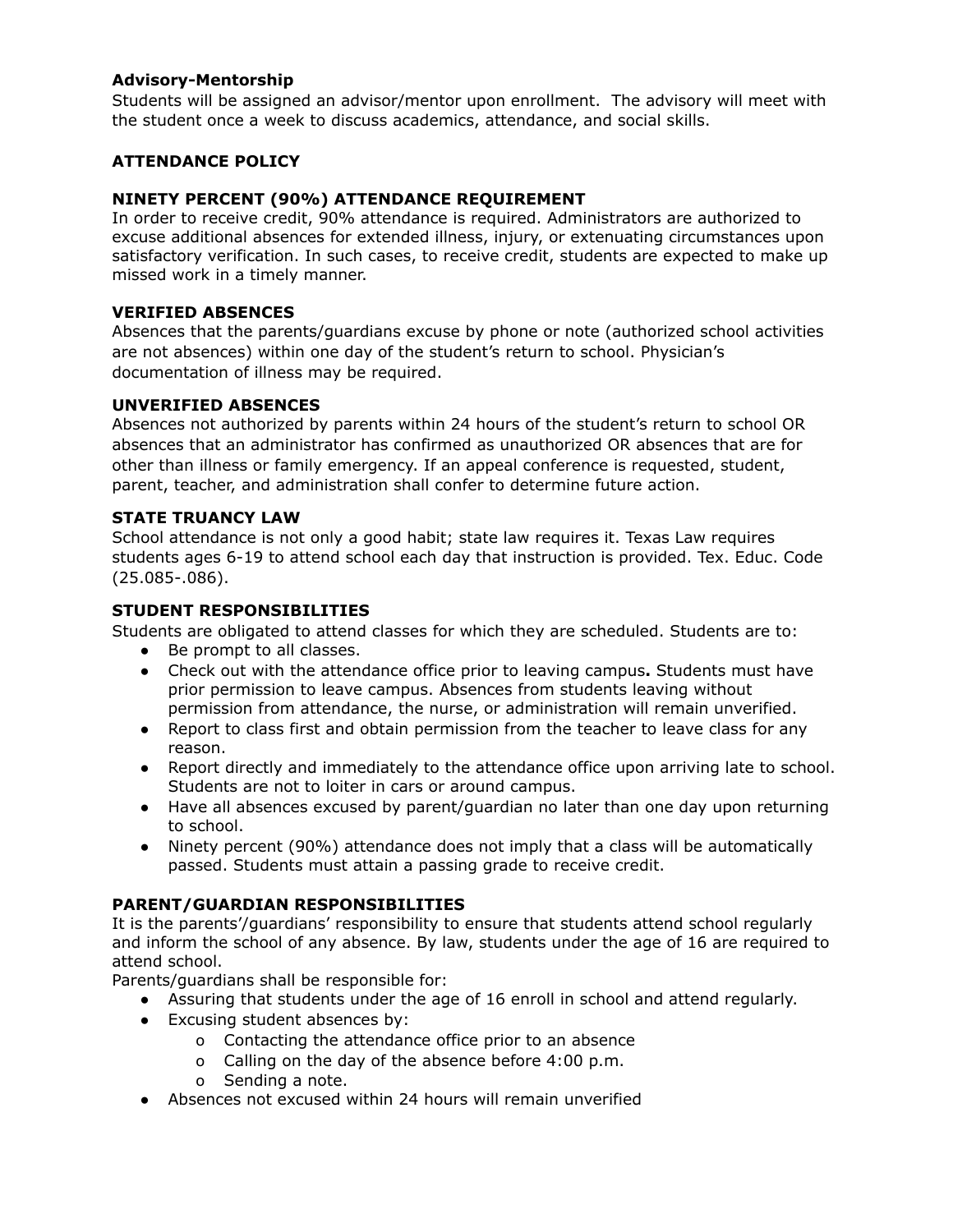# **SCHOOL RESPONSIBILITIES**

It is the school's responsibility to:

- Maintain accurate attendance records
- Make a reasonable effort to inform students and parents/guardians of the attendance policy and procedures (electronic phone calls/text, summer mailer, handbook, student meetings)
- Make a reasonable effort to communicate with parents regarding excessive absences, (electronic phone calls/text, direct calls, mail and report card, e-mail)
- Meet with parents upon request
- Communicate with parents after each student's absence
- Notify student and parent of loss of credit
- Provide attendance summaries to parents upon request
- Explain the attendance policy and procedures at the beginning of school

# **TEACHER RESPONSIBILITIES**

- Take attendance daily and keep accurate records
- Contact parent when absences interfere with academic performance
- Consult with student regarding possible loss of credit, and provide make-up work for students with verified absences
- Teachers will determine whether students will receive credit based upon academic performance and attendance

# **CAMPUS PROCEDURES & EXPECTATIONS**

Rising Aviation High School maintains a closed campus during school hours. Students may leave when required assignments are completed, or parent, legal guardian or authorized emergency contact person sign them out of school in the attendance office. All students are to remain only in designated areas during school hours.

#### **PERSONAL ITEMS**

The school is not responsible for money or personal items which are lost or stolen.

# **DRIVING AND PARKING REGULATIONS**

In order to ensure safe and orderly use of the school parking lot, the following procedures will be observed:

- Students who drive are strongly encouraged to carpool as the parking lot has a limited number of spaces
- Pedestrians have the right of way at all times on campus
- Students are to park only in the areas designated for student parking
- Students are not to park in the designated visitor areas
- Loitering in the parking lot during the school day is not permitted
- The parking lot is a facility provided by the school. Students use it at their own risk. The school is not responsible for theft or damage. Students are encouraged to lock their cars at all times
- Driving in a manner that is deemed unsafe or hazardous by the staff is grounds for immediate revocation of all campus driving/parking privileges

#### **ROLLERBLADES, ROLLER SHOES, SKATEBOARDS, SCOOTERS AND BICYCLES**

Bicycles, rollerblades, roller shoes, skateboards, and scooters may be used in getting to school; however, they must be checked at the front office upon arrival. Bicycles must be parked in the designated area. Rising Aviation High School is not responsible for stolen items.

#### **VISITORS & GUEST PASSES**

No student may have a guest on campus DURING THE SCHOOL DAY. A parental visitor's pass must be obtained from the administration before the parent visits classrooms. Parents are requested to notify the school prior to classroom visitation.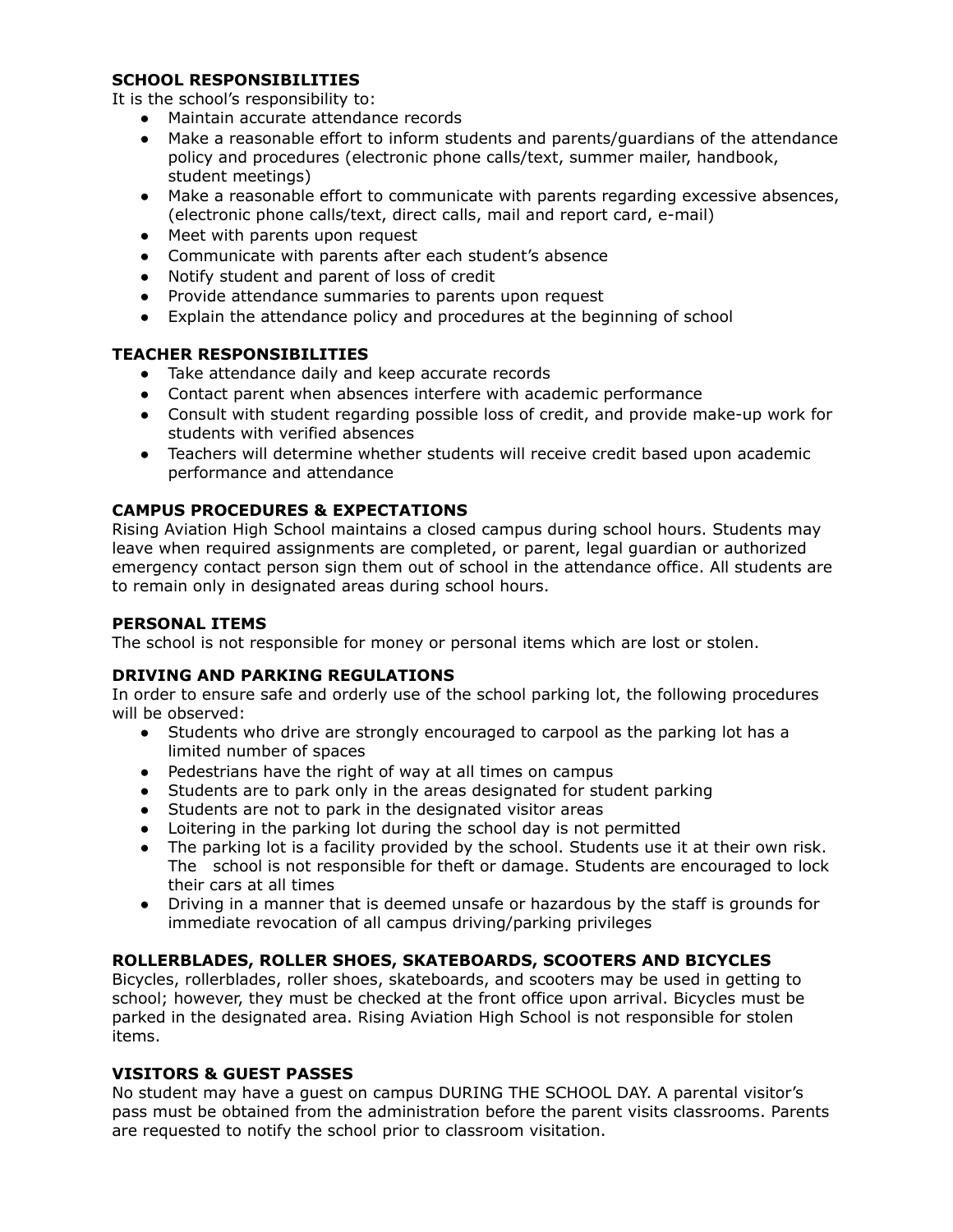# **STUDENT RELATIONSHIPS**

Companionship and friendship in good taste are encouraged. Behavior which lacks appropriate restraint may necessitate a parent-school conference or other more serious form of discipline.

#### **USE & POSSESSION OF TOBACCO/VAPOR PRODUCTS ON SCHOOL CAMPUSES TOBACCO POSSESSION PROHIBITION**

Possession of tobacco products of any kind on K-12 public, charter or private school grounds, building, parking lots, playing fields and vehicles and at off-campus school sponsored events is prohibited. 'Tobacco products' includes smoking tobacco (e.g. cigarettes of any kind, cigars), smokeless tobacco, (e.g. snuff, twist) and cigarette papers. All electronic smoking devices and/or accessories are prohibited.

#### **NON-DISCRIMINATION STATEMENT**

Rising Aviation High School does not practice discrimination on the basis of race, color, national origin, sex, handicap, or age. This policy is in compliance with Title VI of the Civil Rights Act of 1964 (pertaining to race, color, and national origin), Title IX of the Education Amendments of 1972 (pertaining to sex-equity), Section 504 of the Rehabilitation Act of 1973 and the ADA-Americans with Disabilities Act (pertaining to handicap), Age Discrimination Act of 1975 (pertaining to age), and covers admission and access to, and treatment and employment in, the district's programs and activities, including vocational education. Students, parents or guardians, employees, or members of the community who have any concerns about these regulations or who wish to file individual grievances should contact school administration.

# **CAMPUS DRESS CODE/UNIFORM POLICY**

Rising Aviation High School's campus dress code/uniform policy is designed to provide a positive, safe environment conducive to learning. Appropriate dress attire is critical to this effort. Student's attire should be clean, neat, and modest. Students are expected to adhere to the campus dress code/uniform policy throughout the entire school day and are to be properly groomed at all times.

Regular dress code checks will be conducted daily. The Administrator has the final discretion in terms of student compliance to the campus dress code/uniform policy.

Students will be able to purchase school-approved uniforms/attire through the RAHS website [www.risingaviation.com](http://www.risingaviation.com).

- T-Shirts/Shirts/Polos Only **navy** RAHS approved logo permitted at the appropriate size per student. (Not tight or oversize fit)
- Pants/Shorts Uniform pants must be worn at or above the waistline and at the appropriate size per student. (Not tight or oversize fit)
- Skirts/Skorts Solid **navy** skirt/skort must be no higher than 3 inches from the top of the knee cap. (Not tight or oversize fit)
- Outerwear– Only **navy** RAHS approved logo permitted. (Not tight or oversize fit)
- Hats/hoodies/beanies/visors/sunglasses These items may not be worn in the school building at any time. (Only RAHS logo permitted on hats, sweat shirts, hoodies)
- Jewelry/Clothing Spiked jewelry, face piercing, earplug/earspool/flesh tunnels/gauge earring, wallet chains, chain belts or extremely long belts are not allowed. Male students are not permitted to wear any earrings. Female students are allowed stud or tiny hoop earrings.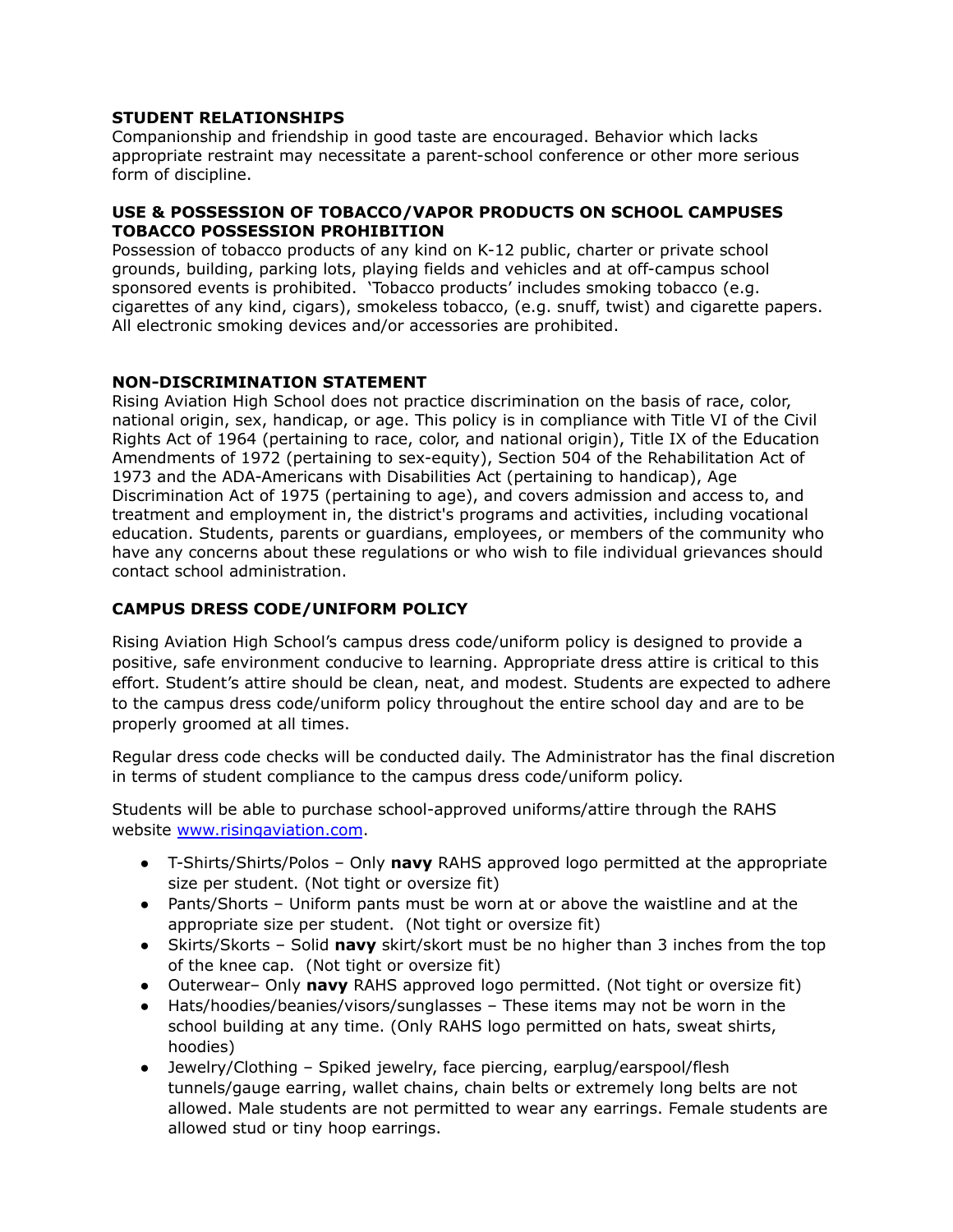- Hair & Makeup Hair should be neat, clean, off the face and not cover eyes. Male students are not allowed shoulder or longer length hair, no ponytails or man buns. No bright hair color dyes allowed (i.e., pink, blue, purple, yellow, etc.). Students are not allowed heavy facial makeup and nails are to be not longer than sports length.
- Shoes/socks Any type of conventional **black** footwear must be worn. (no sandals, uggs, crocs, open toed shoes, boots, heels, slippers. No graphic designed colorful socks)
- Tattoos Tattoos, both temporary and permanent are not allowed. Should a student have a tattoo, that tattoo must be covered by clothing and never be visible on campus or at any RAHS event.

The administration and staff will enforce this dress code consistently and fairly. Any student in violation of the dress code/uniform policy will need to make the necessary corrections to comply or disciplinary actions will be taken as a result. RAHS has the right to revise this dress code if the administrators deem it necessary.

# **STUDENT RECORDS**

Access to educational records is governed by federal law (Family Educational Rights and Privacy Act). Parents and students 18 years of age or older, have the following rights in connection with educational records:

- To inspect and review the student's educational records
- To request amendment of the student's educational records to ensure that the
- records are not inaccurate, misleading or in violation of student rights, including
- the right to a hearing, if necessary
- To consent to disclosure of personally identifiable information contained in the student's educational record, except that information deemed "directory information" may be disclosed without consent unless the parent/eligible student directs in writing that this information not be made public without prior consent. Disclosure may also be made without consent in certain circumstances allowed by FERPA
- To file complaints with the U.S. Department of Education
- Non-custodial and divorced parents have equal right relating to student records unless the school has been provided a court order to the contrary

# **STUDENT CONDUCT**

# **STUDENT GUIDELINES FOR APPROPRIATE USE OF TECHNOLOGY RESOURCES ACCEPTABLE USE OF – ELECTRONIC INFORMATION**

Acceptable use of the electronic information services requires that the use of these resources be in accordance with the following guidelines and support the educational goals of Rising Aviation High School.

# **Summary**

Students will be held responsible for your actions. Students' actions may be monitored and tracked while using school computing devices or the District network. Do not download inappropriate or copyrighted material. Do not disclose personal information about you or your family. Notify your teacher immediately if you receive a communication or access a website that you feel is inappropriate.

The student must:

- Use the electronic information system for educational or district business purposes only.
- Agree not to submit, publish, display, or retrieve/download any inappropriate material, including material that is defamatory, abusive, obscene, profane, sexually oriented, threatening, racially offensive, illegal, or deliberately inaccurate material; nor shall students provide direct links to such materials or encourage the use of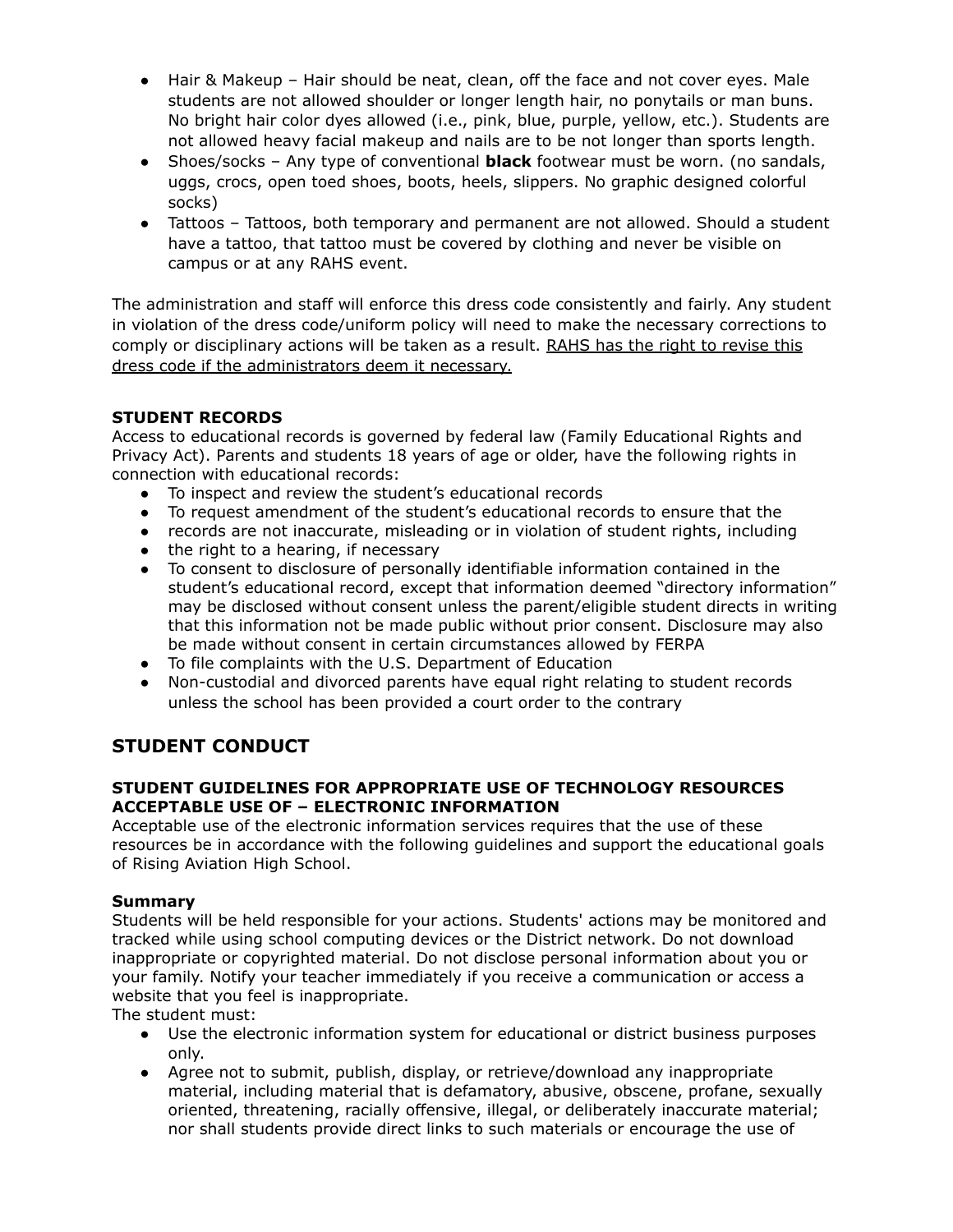controlled substances.

- Agree not to download, archive, distribute or share any software or digital file(s) (such as movies, music, or text) that would constitute a violation of copyright laws, including any trademark and/or license restrictions.
- Agree not to attempt to harm, modify system files or data belonging to other users.
- Agree not to attempt to gain unauthorized access to district systems or data, destroy software, or interfere with system operation or security.
- Keep password private.
- Notify a teacher if a password is lost or stolen, or if there is reason to believe that someone has obtained unauthorized access to the system.
- Agree not to use the network in a way that would disrupt the use of the network by others.
- Understand that any use of the District Network, including e-mail, may be monitored, and tracked.
- Agree not to reveal anyone else's personal information without the proper permission or authority.
- Agree not to use the system to make any unauthorized purchases or to conduct any non-approved business.
- Follow all District Policies and Student Handbooks as written.

Student use of information systems is acknowledged to be a privilege, not a right. Students must adhere to strict district guidelines. Administrator(s) will deem what is appropriate and inappropriate use of information systems. Any action by a student determined to constitute an inappropriate use subjects the student to disciplinary action. Depending on the seriousness of the user's offense, consequences will be administered as stipulated in the Student Handbook and/or District Policy. Students will also be subject to all applicable state and federal laws.

Students and parents/guardians of students must understand that their student may have access to the Internet. Through the use of filtering software and supervision, Rising Aviation High School limits access to inappropriate materials on the Internet**.** When accessing and /or viewing the Internet at school on personal devices, students must only use the provided Wifi so they are unable to access sites that are otherwise blocked to students at school. Students and parents should be aware that no filtering system is completely effective in preventing access to all inappropriate materials, and it is the student's responsibility to follow the above regulations and the directions of staff.

The parental/guardian responsibility will be to address with their children any additional boundaries of what is considered acceptable use by members of their family.

Each user will be required to sign an ACCEPTABLE USE AGREEMENT. A user who violates the provisions of the agreement may be denied access to the Electronic Information Services and may be subject to disciplinary action. A canceled account will not retain its mail or files. The district does not assume liability for any information lost, damaged, or unavailable due to technical and/or other difficulties; nor does the district assume liability for a user's inappropriate use of the district Electronic Information Services.

Details of the user agreement shall have been discussed with each potential user of school computers and the network system. When the signed agreement is returned to the school, the user may be permitted use of computers and electronic resources through the District Information Services and equipment.

# **ACADEMIC INTEGRITY**

It is the practice of Rising Aviation High School to facilitate honesty and integrity among the student body. Students must work to be successful in the classroom with each student's success based upon his/her own merit. To this end, academic misconduct of any kind is unacceptable. Examples which violate academic integrity are:

 $\bullet$  Cheating – giving, using, or attempting to see unauthorized materials, information, notes, study aids, or other devices in any academic exercise including unauthorized communication of information.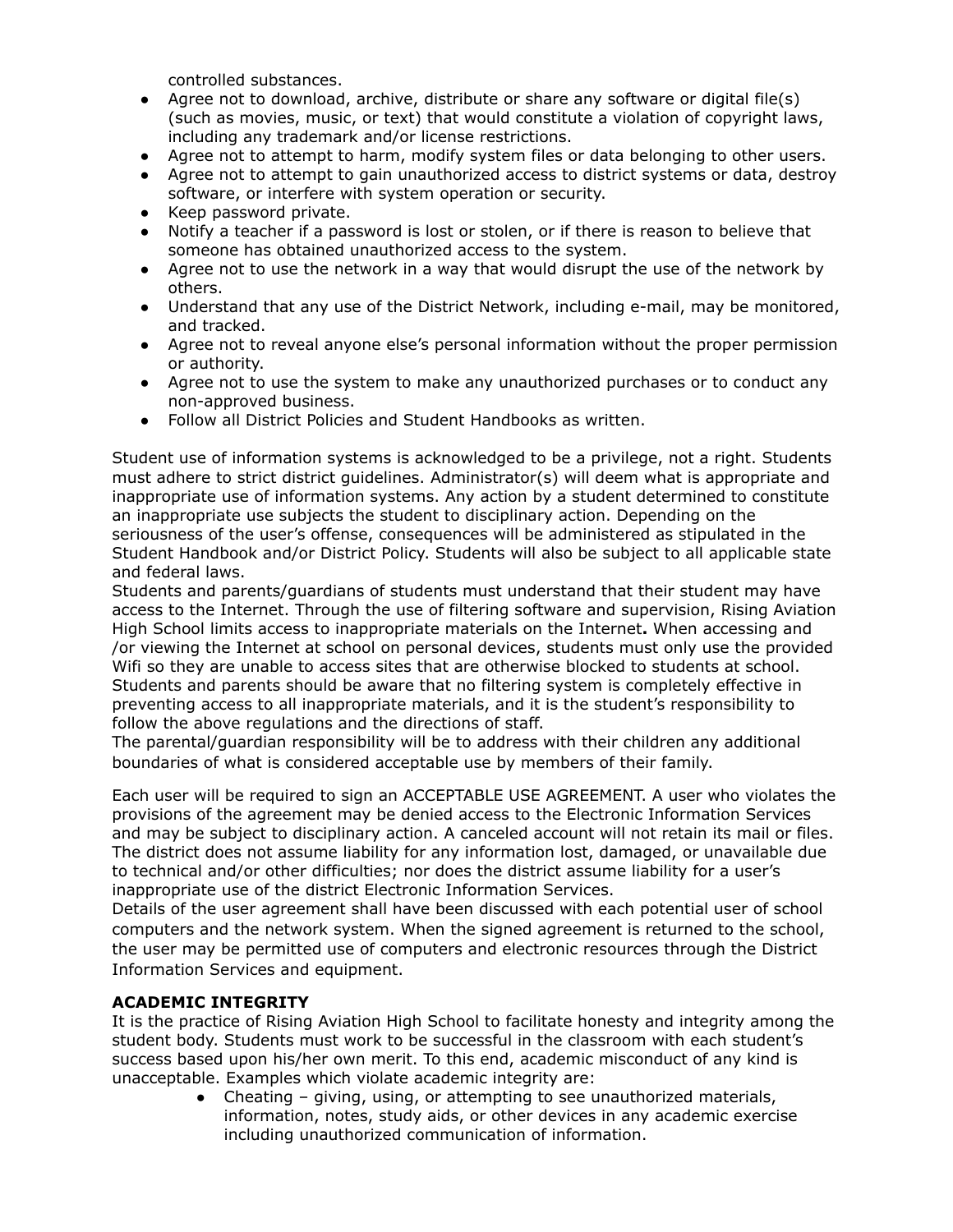- Fabrication and Falsification unauthorized alteration or invention of any information or citation in an academic exercise.
- Plagiarism presenting the work of another as one's own (i.e., without proper acknowledgement of the source). This includes the use of internet sources. The sole exception to the requirement of acknowledging sources is when the ideas or information is common knowledge.
- Facilitating Academic Misconduct giving or attempting to help another commit an act of academic misconduct.
- Tampering with Materials, Grades, or Records interfering with, altering, or attempting to alter school records, grades or other documents without authorization from an appropriate school official for the purpose of changing, falsifying, or removing the original information found in such records.
- Copyright Laws all applicable copyright laws will be in effect as related to both computer software and printed books and materials.

# **ABUSE OF STAFF**

In order to maintain a safe, orderly school environment, the authority of school staff members acting in their official capacity must be respected. For this reason, any form of verbal or physical abuse of staff will be treated as a serious offense warranting suspension or expulsion. If concern about a staff member's exercise of authority cannot be satisfied in direct, appropriate discussion with the individual, that concern should be brought to the attention of the administration.

# **TEACHER/STAFF AUTHORITY**

Teachers and staff have the responsibility and authority to correct the behavior of any student, especially if it is of such nature as to bring discredit to the individual, the school or the student body. Disrespect directed at staff will not be tolerated.

#### **STUDENT DISCIPLINE RULES**

Rules for students are established by Rising Aviation High School and by the Student Discipline Code set forth on the following pages. Within the Code, a chart showing minimum and maximum consequences is provided as a communications tool for all who share in the educational process. At times, consequences not set forth in the Code may be developed if the proposed alternatives are viewed by the school official and parent as useful and appropriate. Several problem areas represented on the chart are discussed in greater detail because they have unusual importance in maintaining a positive school climate.

#### **DUE PROCESS RIGHTS**

Students referred for discipline are guaranteed the following due process rights: (1) the right to be informed of accusations against them, (2) the opportunity to admit or deny accusations, (3) the right to hear evidence on which accusations are based, (4) an opportunity to present an alternative factual position, and (5) the right to appeal a disciplinary decision in accordance with district policy.

#### **SEARCH AND SEIZURE**

Rising Aviation High School's number one concern is maintaining a safe, positive learning environment for our students and staff. There are occasions when the student receives information that this may be jeopardized in some fashion and a search must be conducted. School officials need only reasonable suspicion to initiate a search. Reasonable Suspicion is based on information received from students or teachers that is considered reliable. It may also be prompted by the behavior or effect of the student. Consequently, certified school officials may search if reasonable suspicion is established as the primary basis for the search. Searches may include, and are not limited to the student's person, desks, locker, backpacks, automobiles, purses, cell phones, wallets, etc.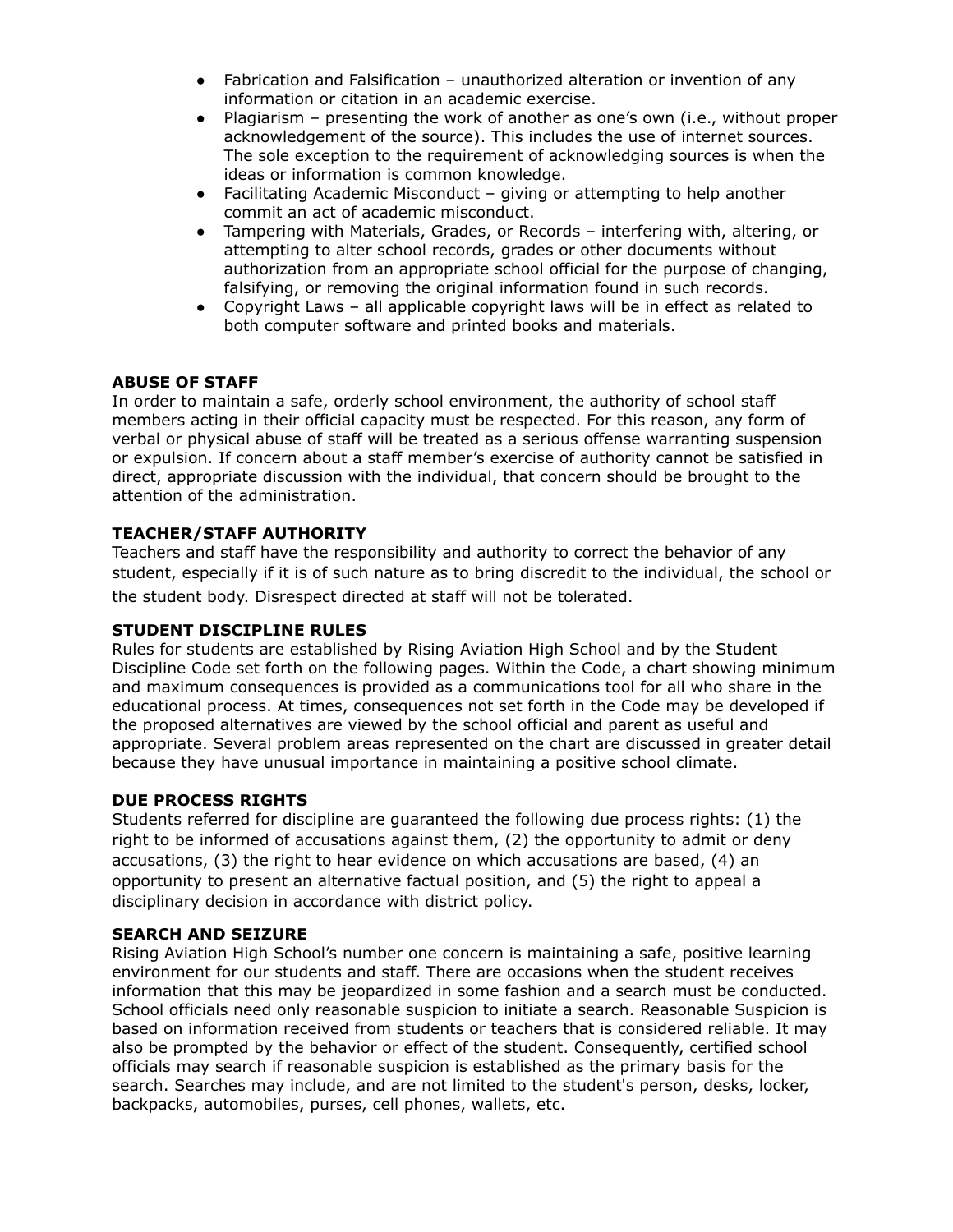# **TEXAS DRUG & ALCOHOL LAW**

Alcohol or drug violations on or within 1,000 feet of school property, at school events, or at any time the student is subject to the district's "good neighbor" policy will result in disciplinary action by school officials, notification of parents, and possible involvement of police.

# **STUDENT VIOLENCE/HARASSMENT/INTIMIDATION/BULLYING**

Rising Aviation High School believes it is the right of every student to be educated in a positive, safe, caring, and respectful learning environment. Rising Aviation High School believes a school environment inclusive of these traits maximizes student achievement, fosters student personal growth, and helps students build a sense of community that promotes positive participation as members of society.

# **FIGHTING VS. ROUGH OR INAPPROPRIATE PLAY**

Fighting, defined as physical contact with another person intended to cause harm, is never appropriate on a school campus. This is distinguished from the type of play - especially that of younger students - in which participants may exceed the bounds of good judgment without intending to injure one another. Response to inappropriate play must be measured by the age of students and type of endangerment that results.

# **GANG ASSOCIATION OR ACTIVITY**

For disciplinary purposes, a gang is defined as a group of three or more who (1) have a name, (2) claim a territory, (3) have rivals/enemies, (4) interact together to the exclusion of others, and/or (5) exhibit antisocial behavior - often associated with crime or a threat to the community. Gang behavior that initiates, advocates, or promotes activities that threaten the safety or well-being of persons or property on school grounds, or which disrupts the educational environment is strictly forbidden. Any student wearing, carrying, or displaying gang clothing, symbols, or paraphernalia; exhibiting behavior or gestures which symbolize gang membership; causing and/or participating in activities which intimidate or adversely affect the educational pursuits of another student or the orderly operation of the school shall be subject to discipline.

# **STUDENT CONDUCT WITHIN THE SCHOOL COMMUNITY**

School rules and other reasonable expectations for student behavior are extended to include student conduct while going to and from school and while off campus during the normal school day. This includes the responsibility to observe traffic and pedestrian laws and the responsibility to act as a good neighbor, respecting the safety, welfare, and property of others during lunch hour and release periods. Failure to act as a good neighbor within the school community may result in disciplinary action.

#### **SEXUAL HARASSMENT**

Sexual harassment consists of unwelcome sexual advances, requests for sexual favors, sexually motivated physical conduct or other verbal or physical conduct or communication of a sexual nature when that conduct, or communication has the purpose or effect of substantially or unreasonably interfering with an individual's education, or creating an intimidating, hostile or offensive employment or educational environment. Sexual harassment or sexual abuse will result in disciplinary action and possible police notification.

# **POSSESSION OF WEAPONS, KNIVES, LOADED/UNLOADED FIREARMS, EXPLOSIVE DEVICES, OR OTHER DANGEROUS INSTRUMENTS**

Rising Aviation High School prohibits any person from possessing, storing, or using weapons, knives, firearms, explosive devices, and/or other dangerous instruments on school premises, including any school building, grounds, recreational area, athletic field, vehicle or any other property that the Rising Aviation High School owns, uses, or operates.